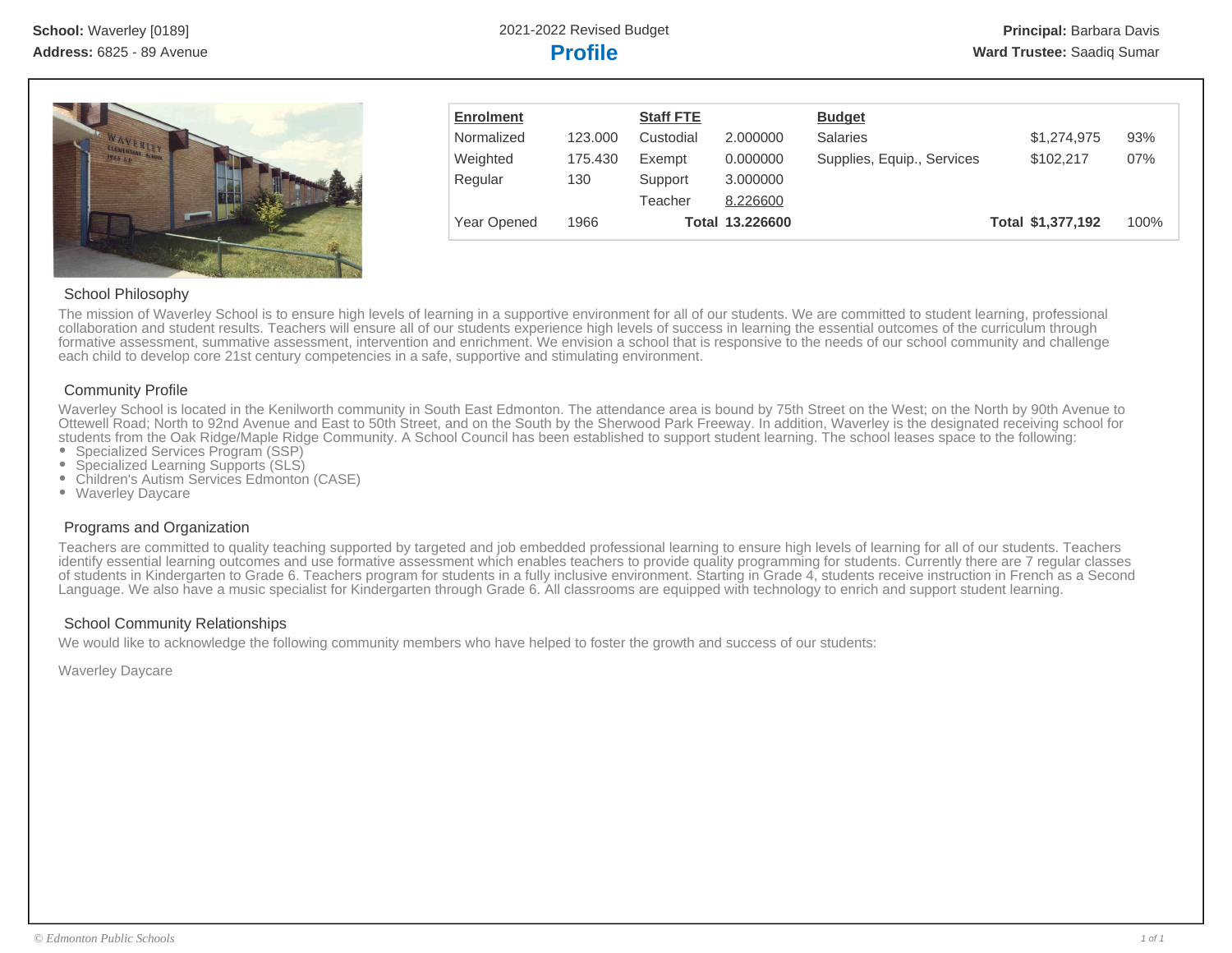**School:** Waverley [0189] 2020-2021 Results Review **Principal:** Barbara Davis Address: 6825 - 89 Avenue **Results and Implications Results and Implications Ward Trustee:** Bridget Stirling

### **Division Priorities 2018-2022**

- 1. Foster growth and success for every student by supporting their journey from early learning through high school completion and beyond.
- 2. Provide welcoming, high quality learning and working environments.
- 3. Enhance public education through communication, engagement and partnerships.

Based on the three SMART goals that were established for 2020-2021, report on the results you achieved (with evidence, including referencing the school's Alberta Education Assurance Measure results (formerly the Accountability Pillar results) and describe how achievement of the goal supports the above Division Priorities that were in effect when the goal was set.

**Division Priority #1** - **Through our cornerstone values, McNally catchment staff will continue to focus on student intervention and differentiation to improve student competence in literacy and numeracy, as measured by the Accountability Pillar Survey, Division Feedback Survey, MIPI, Fountas and Pinnell BAS, teacher professional judgment and teacher generated assessment.**

At Waverley School, our students will demonstrate growth and achievement in literacy and numeracy by June, 2021. We will:

- effectively program and set targets for learning
- identify students who require targeted interventions and supports
- implement an effective intervention plan aligned with identified strategies and intervention tools outlined in school and Division generated pyramids of intervention (literacy and numeracy)
- develop a pull-out intervention plan that provides dedicated intervention time for literacy (LLI), numeracy (Div II) and individual needs (IPP)
- provide targeted or universal supports in class using a push-in model
- provide meaningful feedback about writing through individual student conferencing at least once every reporting period; identify areas for growth and areas of success
- $\bullet$ increase the percentage of students meeting acceptable standards in reading and mathematics

### **Results Achieved:**

- Reading levels were tracked using Fountas and Pinnell BAS resources and most students demonstrated growth in reading with 66.4% of our students reading at or above grade level. This is a slight decrease from last year (69%) and consistent with the slight decrease measured within the catchment (71.06% last year- a decrease from 75.2% in 2019/20).
- All students who required targeted intervention were identified through the use of assessments such as Fountas and Pinnell BAS and MIPIs. Students in grades 4-6 received intervention and support within the classroom setting through one to one support and small group support
- In division 1, students received some one to one and small group support within the classroom as well
- 7 students in grades 2-3 who were reading below grade level received targeted support through literacy intervention (LLI). 100% of these students achieved at least one year's growth in their reading
- $\bullet$ 7 students in grades 1-6 with identified special needs received one to one support online or in person. 100% of these students achieved growth in areas such as reading, writing, letter sounds, phonemic awareness, and math
- For students who received one to one support from the intervention teacher, parents and students indicated that they felt positive about the experience and looked forward to the individual instruction time with the teacher
- Most students demonstrated growth in their math abilities and there was an increase of 5% in MIPI results (66% in 2019/20 to 71% in 2020/21)
- 90% of students agree/strongly agree that they feel they get help with their learning
- 87% of students feel the feedback they receive about their learning is helpful
- 88% of parents feel their child has the supports and resources they need to be successful
- 91% of parents and teachers are satisfied with the overall quality of education at Waverley

**Division Priority #2 - Through our cornerstone values, McNally catchment staff will provide welcoming, high quality learning and working environments with a focus on literacy, numeracy, mental health and Indigenous understandings. This will be measured by the Accountability Pillar Survey, Division Feedback Survey, teacher reflective feedback and staff participation in PL.**

At Waverley School, all staff will enhance their instructional and leadership practices through engagement in online catchment or Divisional collaboration and job-embedded professional learning by June 2021. We will:

- engage in collaboration and PL (Division-based, catchment-based and school-based) on PD days
- $\bullet$ collaborate at the school level on site-based initiatives responsive to targeted literacy, numeracy, individual and mental health interventions
- $\bullet$ deepen Indigenous understandings through PL and school-wide virtual and in-class activities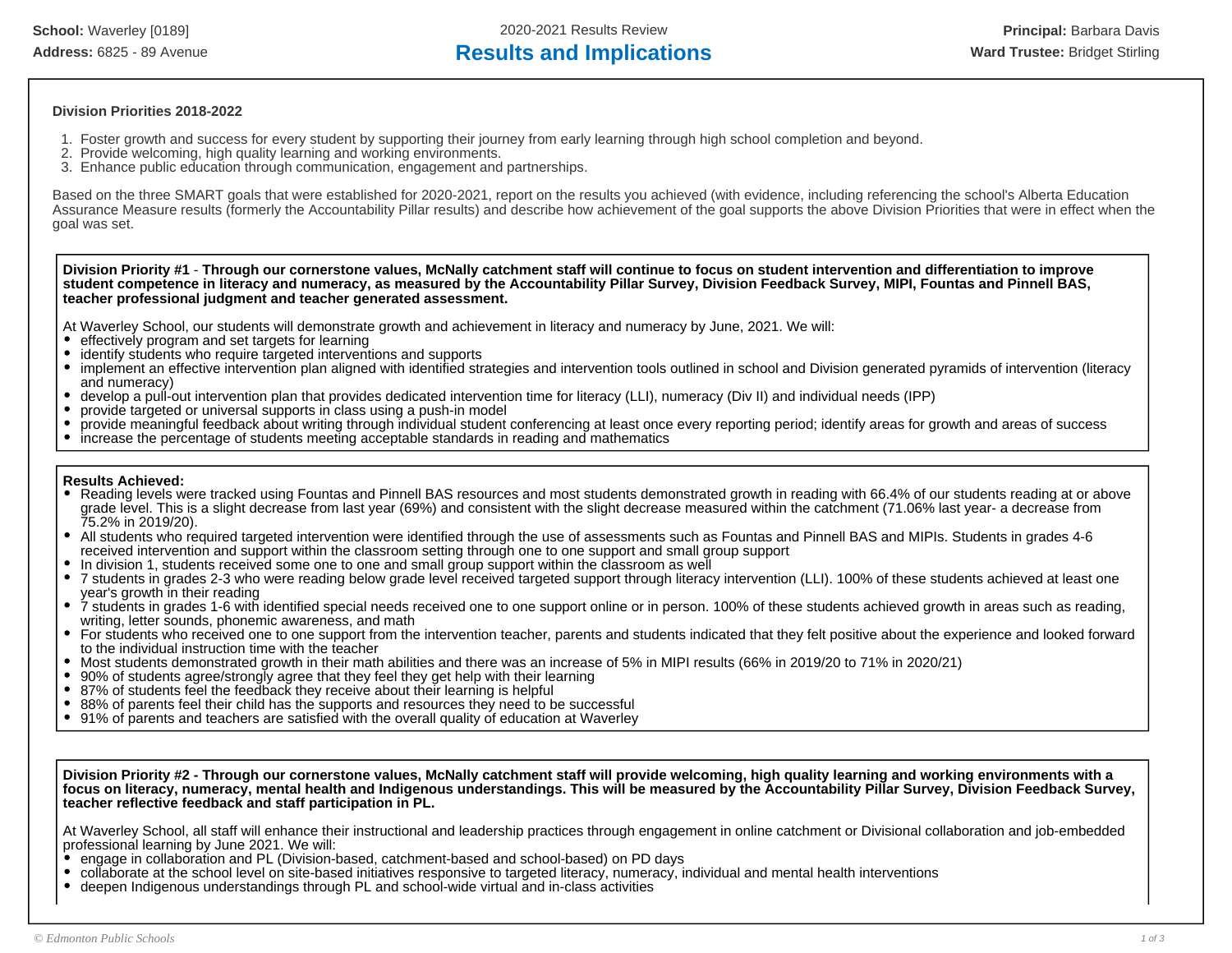• lead stakeholders through collaboration, PL and instructional opportunities

### **Results Achieved:**

- All staff engaged in collaboration and professional learning on PD days at the Division, catchment and/or school level
- 100% of staff collaborated at the school-level on site-based initiatives responsive to targeted literacy, numeracy, individual and mental health interventions and initiatives Our FNMI lead teacher participated in professional learning offered through the Division and shared her learning at staff meetings and through teacher collaboration. She  $\bullet$
- initiated a whole-school virtual reading by an Elder, and introduced the "Cree word of the week" during announcements. Teachers indicated that these and other
- opportunities positively impacted their Indigenous understanding and knowledge, and student response to these initiatives was positive as well
- 100% of our staff and students participated in a virtual Pow Wow organized for Division schools by Westglen School and their community partners  $\bullet$
- Teachers provided leadership at the school level through collaboration in the areas of reading, writing, interactive student notebooks (math), mental health and diversity  $\bullet$
- $\bullet$ 100% of the Waverley staff chose to participate in a school-based "Building Resilience" project to develop their own resilience
- 78% of students indicate that their school helps them learn how to keep trying when things are hard
- $\bullet$ 82% of staff feel supported in their work
- $\bullet$ 83% of staff feel they have access to the resources and supports they need for work
- 100% of parents feel their child has opportunities to connect with their teacher(s)  $\bullet$
- 75% of parents indicate their child feels included in their community

**Division Priority #3 - Through our cornerstone values, McNally catchment staff will meaningfully engage parents and stakeholders, as measured by the Accountabilility Pillar Survey, Division Feedback Survey, attendance/participation in virtual events and feedback from staff and families.**

At Waverley School, we will enhance and grow our school culture by providing opportunities for parent involvement and focus on continuous improvement by June 2021. We :will<br>•

- communicate with families consistently and in a timely manner through SchoolZone, phone messages and emails
- call parents and guardians to discuss the individual needs of students and their accomplishments
- provide families with many opportuniites to provide input (IPPs, conferences, transitioning to next grade/school, surveys)
- $\bullet$ encourage and provide parents and guardians with opportunities to participate in virtual activities and events
- engage students in meaningful activities that grow school culture and build connections

# **Results Achieved:**

- Staff communicated with families consistently and in a timely manner throughout the year through SchoolZone, phone messages and emails
- 88% of parents indicate the information they receive from their child's school tells them about their progress
- 88% of parents feel they have opportunities to communicate with their child's teacher(s)
- 81% of students feel included in their school community and 88% of students feel safe in their school community
- Throughout the year, parents and guardians were called to discuss the individual needs of students and their accomplishments. All teachers used email and SchoolZone for communication that was information-based. Proactive phone calls were made to discuss individual needs, as needed
- All parents were provided with many opportunities to provide input. Almost all families provided input for IPPs, and most families participated in conferences at least once last year
- Students were engaged in meaningful activities to grow school culture and build connections, including Orange Shirt Day, School Spirit Fridays, the Terry Fox Run, Holiday Spirit Week, a virtual Pow Wow, and creating a whole-school "Waverley School Garden"
- Results for citizenship increased significantly, with 81.7% of staff and families indicating their satisfaction that students demonstrate the knowledge, skills and attitudes necessary for lifelong learning. This is a 7% increase from the previous year
- 87% of teachers and parents are satisfied with parental involvement in decisions about their child's education. This is an almost 10% increase from the previous 3 year average

# **What were the biggest challenges encountered in 2020/21**

- The unpredictability of day to day operations due to the global pandemic
- The interruption to learning as a result of close contacts, students pivoting from in-person to online (and back), quarantines, and family fear of COVID
- $\bullet$ Continuing to support the increasing emotional and mental health needs of students, families and staff
- Unpredictability created disruption in building and maintaining relationships (student to student, staff to staff)
- $\bullet$ Classroom cohorting made dedicated intervention (pullout program) difficult and limiting, as the intervention teacher was limited to working with students within the same cohort, rather than skill level (cross- grade groupings)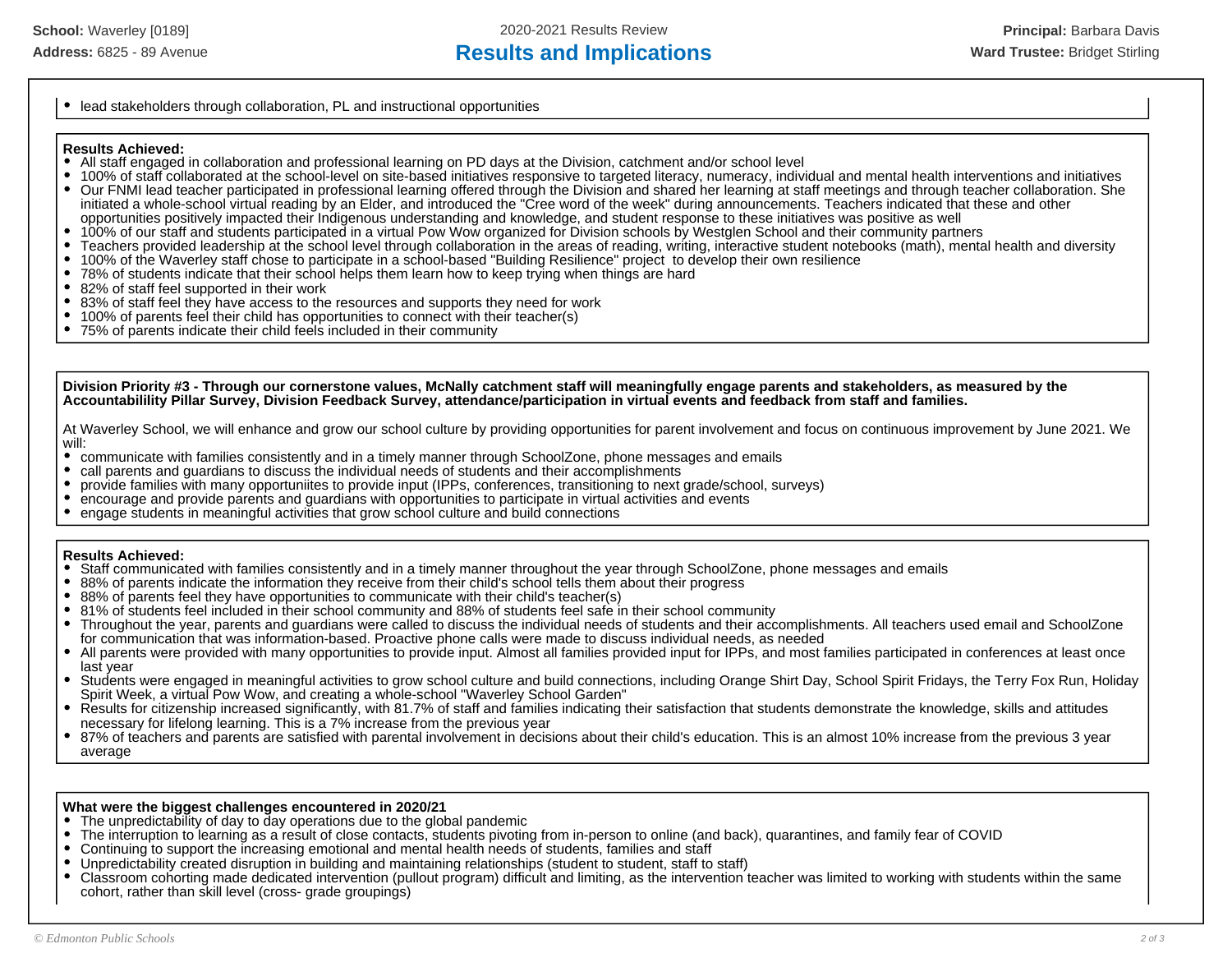# Address: 6825 - 89 Avenue **Results and Implications Results and Implications Ward Trustee:** Bridget Stirling

- The complexity of student needs significantly increased, with high levels of support needed for students in person and online
- $\bullet$ Switching to a quarterly system was difficult at the elementary level as the evidence of learning was difficult to collect due to quarantines and attendance

### **What are the implications from 2020/21 that will impact your current year plan?**

- Continuing to include student voice when developing a plan to support academic, social and emotional growth and needs
- $\bullet$ Prioritizing supports and intervention in the areas of literacy, numeracy, mental health, self-regulation, building relationships, and developing teacher's instructional capacity
- $\bullet$ Mental health supports need to be prioritized for all stakeholders
- Triangulation of data will be critical with the introduction of the CAT4 assessment, and learning loss assessments. This data, along with teacher professional judgement,  $\bullet$ can provide us with the framework in developing an action plan to support growth in literacy and numeracy, and may indirectly support positive mental health in our students
- $\bullet$ HLAT writing results have decreased since the last time they were written in 2018/19. Literacy intervention and best practices in writing need to continue to be an area of focus
- $\bullet$ Communication with families needs to continue in an effective, timely manner as we continue to be impacted by COVID
- $\bullet$ Student successes and areas for growth need to continue to be communicated with families in an effective, timely manner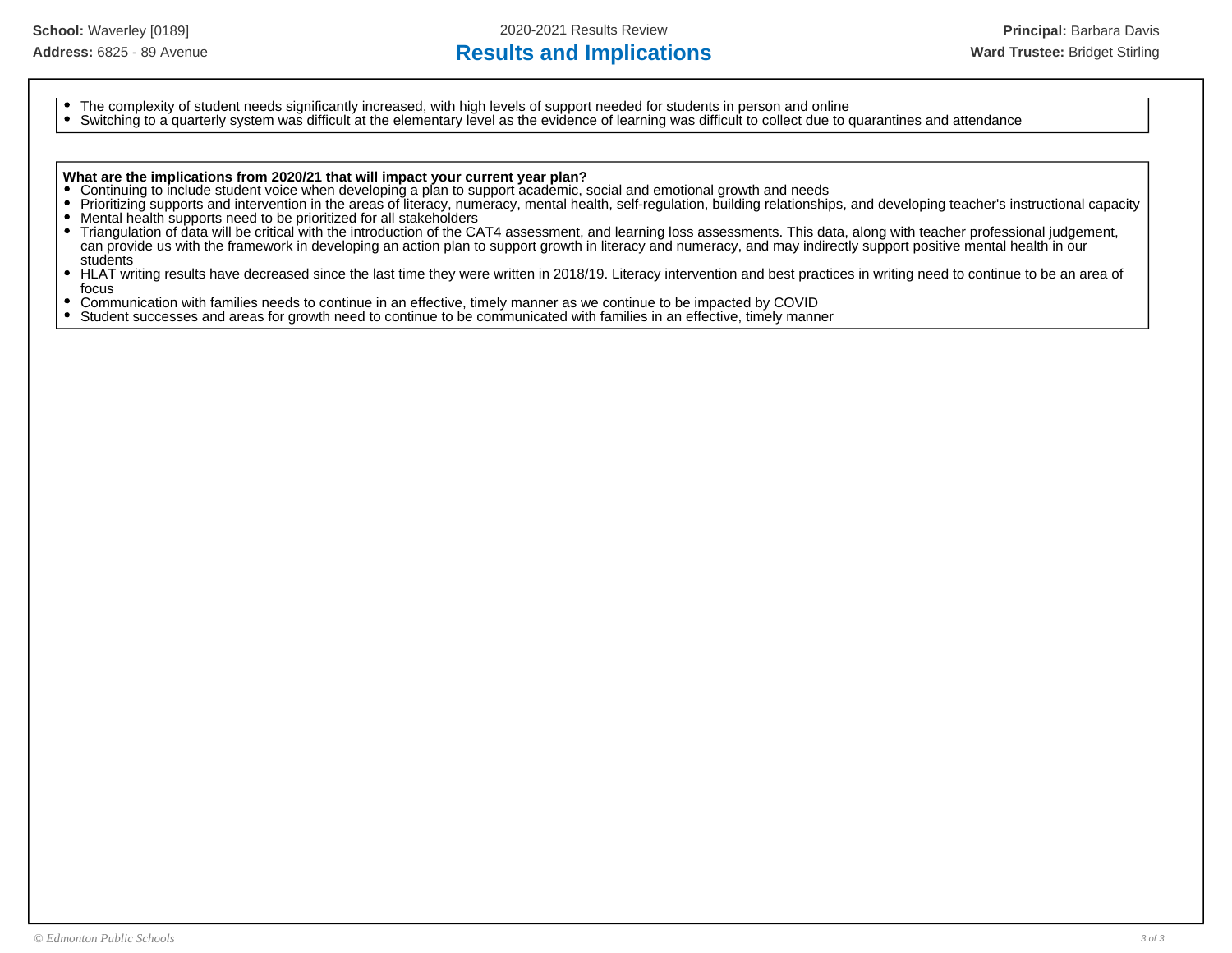# **Required Alberta Education Assurance Measures - Overall Summary**



**Spring 2021** 

# **Waverley School (7189)**

| <b>Assurance Domain</b> |                                                                                 | <b>Waverley School (7189)</b> |                            |                        | <b>Measure Evaluation</b> |             |                  |  |  |
|-------------------------|---------------------------------------------------------------------------------|-------------------------------|----------------------------|------------------------|---------------------------|-------------|------------------|--|--|
|                         | <b>Measure</b>                                                                  | Current<br>Result             | <b>Prev Year</b><br>Result | Prev 3 Year<br>Average | <b>Achievement</b>        | Improvement | Overall          |  |  |
|                         | <b>Student Learning Engagement</b>                                              | 80.6                          | n/a                        | n/a                    | n/a                       | n/a         | n/a              |  |  |
|                         | Citizenship                                                                     | 81.7                          | 747                        | 72.2                   | Very High                 | Improved    | <b>Excellent</b> |  |  |
|                         | 3-year High School Completion                                                   | n/a                           | n/a                        | n/a                    | n/a                       | n/a         | n/a              |  |  |
| Student Growth and      | 5-year High School Completion                                                   | n/a                           | n/a                        | n/a                    | n/a                       | n/a         | n/a              |  |  |
| Achievement             | <b>PAT: Acceptable</b>                                                          | n/a                           | n/a                        | 84.7                   | n/a                       | n/a         | n/a              |  |  |
|                         | <b>PAT: Excellence</b>                                                          | n/a                           | n/a                        | 11.8                   | n/a                       | n/a         | n/a              |  |  |
|                         | Diploma: Acceptable                                                             | n/a                           | n/a                        | n/a                    | n/a                       | n/a         | n/a              |  |  |
|                         | Diploma: Excellence                                                             | n/a                           | n/a                        | n/a                    | n/a                       | n/a         | n/a              |  |  |
| Teaching & Leading      | <b>Education Quality</b>                                                        | 91.9                          | 89.6                       | 90.9                   | Very High                 | Maintained  | <b>Excellent</b> |  |  |
| Learning Supports       | Welcoming, Caring, Respectful and Safe Learning<br><b>Environments (WCRSLE)</b> | 91.0                          | n/a                        | n/a                    | n/a                       | n/a         | n/a              |  |  |
|                         | <b>Access to Supports and Services</b>                                          | 82.2                          | n/a                        | n/a                    | n/a                       | n/a         | n/a              |  |  |
| Governance              | <b>Parental Involvement</b>                                                     | 87.1                          | 83.9                       | 78.7                   | Very High                 | Maintained  | <b>Excellent</b> |  |  |
| For Intern<br>Notes:    |                                                                                 |                               |                            |                        |                           |             |                  |  |  |

#### Notes:

1. Data values have been suppressed where the number of respondents/students is fewer than 6. Suppression is marked with an asterisk (\*).

- 2. The 2020/21 administration of the AEA survey was a pilot. The Citizenship measure was adjusted to reflect the introduction of the new AEA survey measures. In addition, participation in the survey was impacted by the COVID-19 pandemic. Evaluations have not been calculated as 2020/21 survey results are not comparable with other years.
- 3. Participation in the 2019/20 Diploma Exams was impacted by the COVID-19 pandemic. In the absence of Diploma Exams, achievement level of diploma courses were determined solely by school-awarded marks. Caution should be used when interpreting high school completion rate results over time.
- 4. The "N/A" placeholder for the "Current Result" for PAT and Diploma Exam measures are included until results can be updated in the Fall.
- 5. Aggregated PAT results are based upon a weighted average of percent meeting standards (Acceptable, Excellence). The weights are the number of students enrolled in each course. Courses included: English Language Arts (Grades 6, 9, 9 KAE), Français (6e et 9e année), French Language Arts (6e et 9e année), Mathematics (Grades 6, 9, 9 KAE), Science (Grades 6, 9, 9 KAE), Social Studies (Grades 6, 9, 9 KAE).
- 6. Participation in the Provincial Achievement Tests and Diploma Examinations was impacted by the fires in 2016 and 2019, as well as by the COVID-19 pandemic in 2020. Caution should be used when interpreting trends over time
- 7. Aggregated Diploma results are a weighted average of percent meeting standards (Acceptable, Excellence) on Diploma Examinations. The weights are the number of students writing the Diploma Examination for each course. Courses included: English Language Arts 30-1, English Language Arts 30-2, French Language Arts 30-1, Français 30-1, Mathematics 30-1, Mathematics 30-2, Chemistry 30, Physics 30, Biology 30, Science 30, Social Studies 30-1, Social Studies 30-2.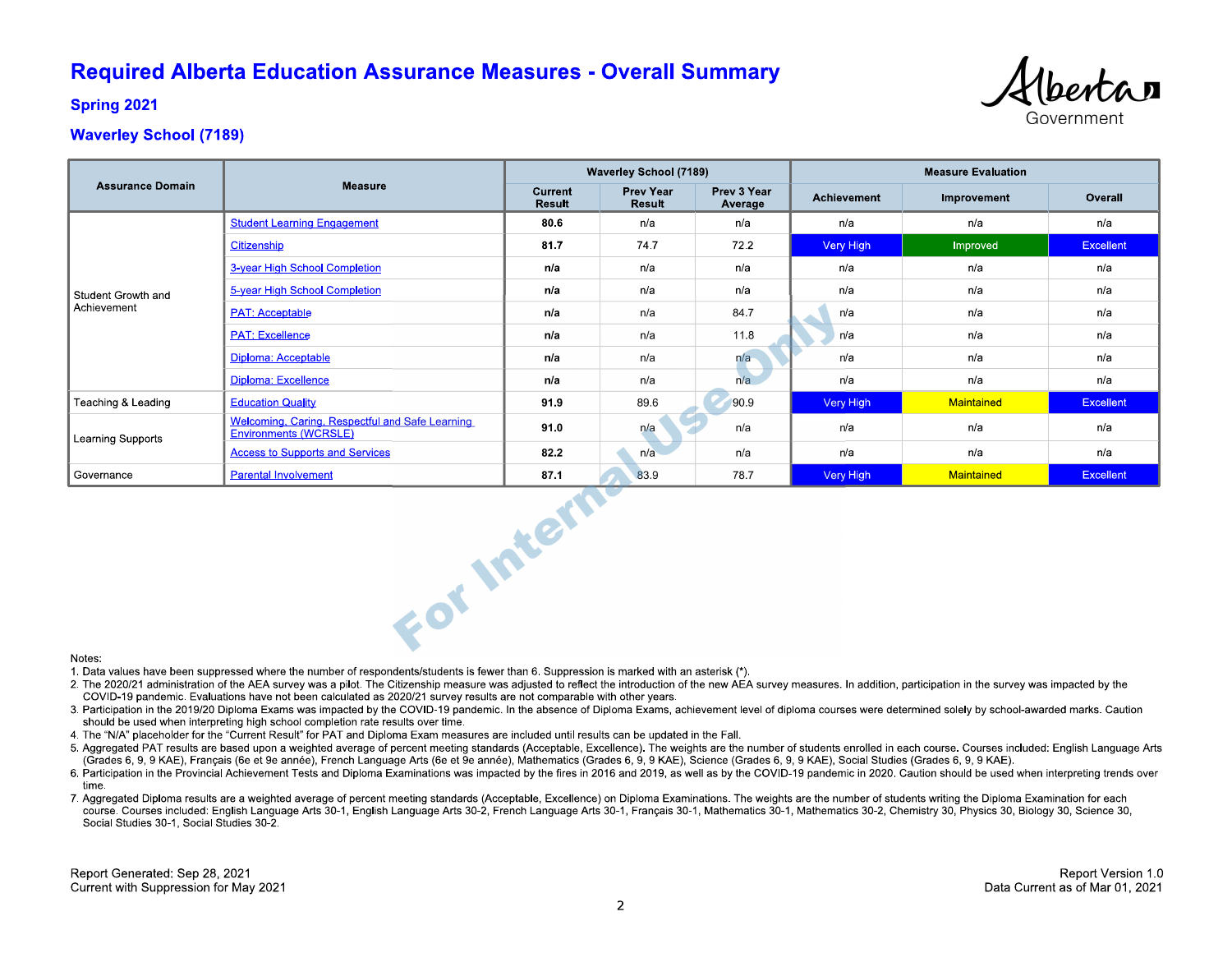### **Division Priorities 2018-2022**

- 1. Foster growth and success for every student by supporting their journey from early learning through high school completion and beyond.
- 2. Provide welcoming, high quality learning and working environments.
- 3. Enhance public education through communication, engagement and partnerships.

The following SMART (Specific, Measureable, Attainable, Relevant, Time-Framed) goals have been established for the 2021/2022 school year. Select the Division Priority number that the goal supports from the drop-down box. Schools are to set one goal for each priority. Central DU's can set their goals around one or more priorities.

Through our cornerstone values, staff in the McNally Catchment will focus on student interventions and differentiation to improve student achievement in literacy and numeracy.

By June 2022, Waverley students will demonstrate measured growth in reading, writing and mathematics.

- Assessments such as CAT4, PATs, HLAT writing and teacher professional judgement (triangulated evidence: observation, conversation and student product) will guide instruction through the provision of tailored supports and intervention
- Data from the Provincial Assurance Survey, Division Feedback Survey and regular monitoring of other relevant sources of data will be used to measure and report growth
- Students requiring literacy and/or numeracy supports in division 1 will be identified, monitored and receive support during dedicated intervention time
- Students will receive meaningful feedback about writing through individual student conferences, identifying areas for growth and areas of success

**Priority 1**

**Priority 2**

Through our cornerstone values, staff in the McNally Catchment will provide welcoming, high-quality learning and working environments.

By June 2022, Waverley staff will enhance their instructional practices through engagement in school, catchment and Division collaboration and job-embedded professional learning.

- Professional learning topics may include literacy, numeracy, mental health, Indigenous understandings, diversity and differentiation (SCERTS, NVCI)
- All teachers in grades K 3 will collaborate throughout the year and will address phonemic awareness using the Jolly Phonics Program
- Teachers in grades 4-6 will continue to use common resources in math such as Jump Math and collaborate throughout the year on best practices
- Measures will include the Provincial Assurance Survey, Division Feedback Survey, staff participation in professional development opportunities and goals and reflections addressed in professional growth plans

Through our cornerstone values, staff in the McNally Catchment will meaningfully engage students and their families.

By June 2022 at Waverley School, we will enhance and grow our school culture by providing opportunities for parent involvement and focus on continuous improvement.

- Measures will include the Provincial Assurance Survey, Division Feedback Survey, participation in events and feedback from staff, students and families
- Communication from the school will be consistent and timely through School Zone, phone calls and emails
- Parents and guardians will be called to discuss the individual needs of students and their accomplishments
- Families will be provided with many opportunities to share input (IPPs, conferences, transition meetings, surveys) and the level of participation will increase by the end of the year
- Students and families will be engaged in meaningful activities that grow school culture, build connections and help all stakeholders feel welcome, safe, and a sense of belonging

**Priority 3**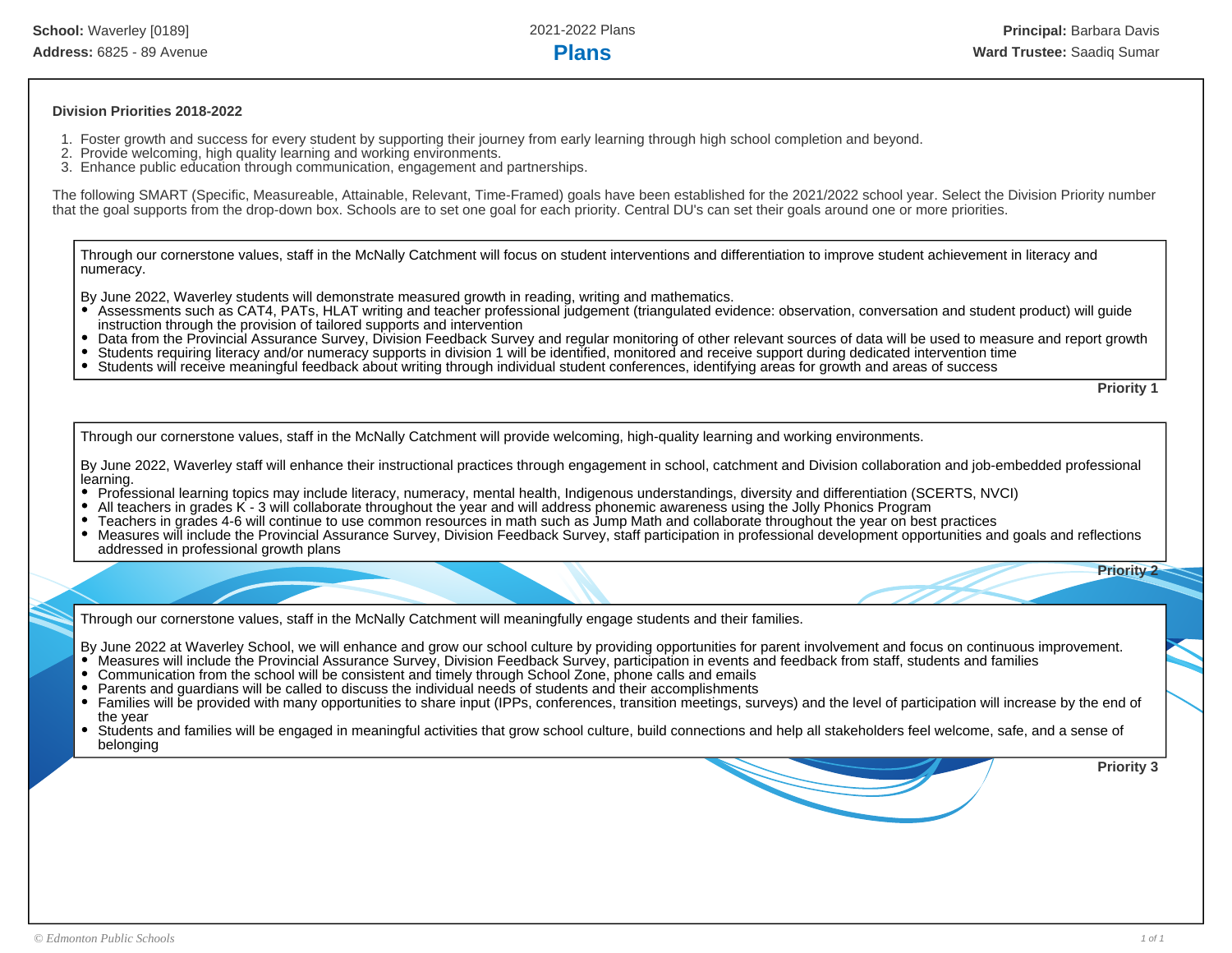|                                         | 2021-22 Spring Proposed |                | 2021-22 Fall Revised |                |
|-----------------------------------------|-------------------------|----------------|----------------------|----------------|
| <b>Resources</b>                        | 1,218,416               |                | 1,377,192            |                |
| <b>Internal Revenue</b>                 |                         | $\overline{0}$ |                      | $\Omega$       |
| <b>REVENUE TOTAL</b>                    |                         | 1,218,416      |                      | 1,377,192      |
| Classroom                               | 6.580000                | 676,635        | 7.226600             | 743,126        |
| Leadership                              | 1.000000                | 131,379        | 1.000000             | 131,610        |
| <b>Teaching - Other</b>                 | .000000                 | $\mathbf 0$    | .000000              | $\Omega$       |
| <b>Teacher Supply</b>                   | .000000                 | 20,948         | .000000              | 45,573         |
| <b>TOTAL TEACHER</b>                    | 7.580000                | 828,962        | 8.226601             | 920,309        |
| (% of Budget)                           |                         | 68.04%         |                      | 66.83%         |
| <b>Exempt (Hourly/OT)</b>               | .000000                 | 4,000          | .000000              | 4,000          |
| <b>Support</b>                          | 3.000000                | 190,767        | 3.000000             | 190,767        |
| Support (Supply/OT)                     | .000000                 | 2,000          | .000000              | 5,000          |
| <b>Custodial</b>                        | 2.000000                | 144,899        | 2.000000             | 144,899        |
| <b>Custodial (Supply/OT)</b>            | .000000                 | 6,760          | .000000              | 10,000         |
| <b>TOTAL NON-TEACHER</b>                | 5.000000                | 348,426        | 5.000000             | 354,666        |
| (% of Budget)                           |                         | 28.6%          |                      | 25.75%         |
| <b>TOTAL STAFF</b>                      | 12.580000               | 1,177,388      | 13.226601            | 1,274,975      |
| (% of Budget)                           |                         | 96.63%         |                      | 92.58%         |
| <b>SUPPLIES, EQUIPMENT AND SERVICES</b> |                         | 24,148         |                      | 71,297         |
| <b>INTERNAL SERVICES</b>                |                         | 16,880         |                      | 30,920         |
| <b>TOTAL SES</b>                        |                         | 41,028         |                      | 102,217        |
| (% of Budget)                           |                         | 3.37%          |                      | 7.42%          |
| <b>TOTAL AMOUNT BUDGETED</b>            |                         | 1,218,416      |                      | 1,377,192      |
| <b>Carry Forward Included</b>           |                         | $\mathbf 0$    |                      | 0              |
| <b>Carry Forward to Future</b>          |                         | 0              |                      | $\overline{0}$ |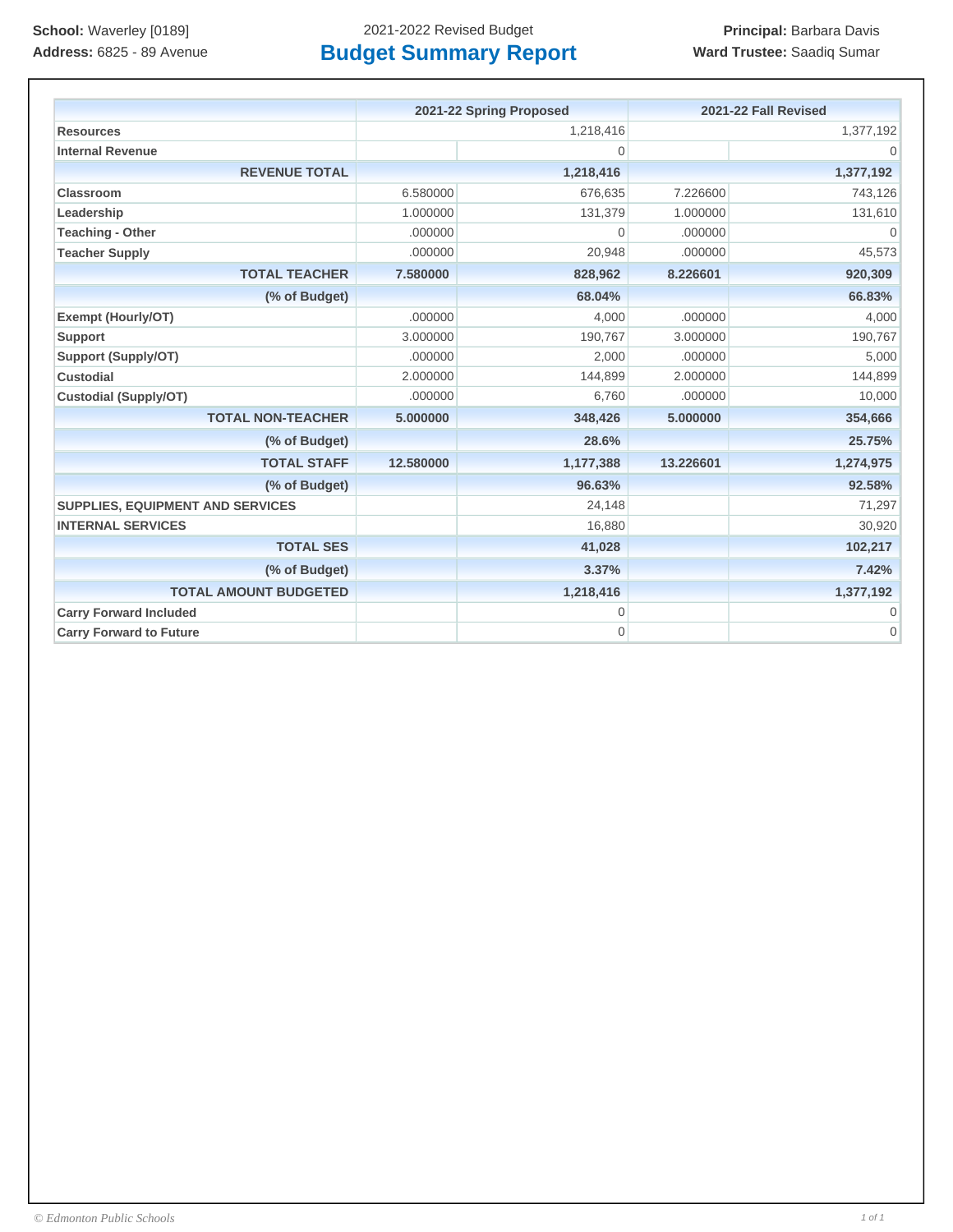| <b>Enrolment</b> |       | <b>Staff FTE</b> |                       | <b>Budget</b>              |                 |      |
|------------------|-------|------------------|-----------------------|----------------------------|-----------------|------|
| Normalized       | 0.000 | Custodial        | 0.000000              | Salaries                   | \$447.497       | 95%  |
| Weighted         | 0.000 | Exempt           | 4.000000              | Supplies, Equip., Services | \$22,503        | 05%  |
| Regular          | 0     | Support          | 0.000000              |                            |                 |      |
|                  |       | Teacher          | 0.000000              |                            |                 |      |
| Year Opened      |       |                  | <b>Total 4.000000</b> |                            | Total \$470,000 | 100% |

## School Philosophy

The mission of Waverley School is to ensure high levels of learning for all of our students. We are committed to student learning, professional collaboration and student results. Teachers will ensure all of our students experience high levels of success in learning the essential outcomes of the curriculum through formative assessment, summative assessment, intervention and enrichment. We envision a school that is responsive to the needs of our school community and challenge each child to develop core 21st century competencies in a safe, supportive and stimulating environment.

# Community Profile

Waverley School is located in the Kenilworth community in South East Edmonton. The attendance area is bound by 75th Street on the West; on the North by 90th Avenue to Ottewell Road; North to 92nd Avenue and East to 50th Street, and on the South by the Sherwood Park Freeway. In addition, Waverley is the designated receiving school for students from the Oak Ridge/Maple Ridge Community. A School Council has been established to support student learning. The School leases space to an out of school care (OSC) to provide before and after school programming for students. The SSP programs provide services to all eligible students South of the Saskatchewan River within the Edmonton City boundaries.

# Programs and Organization

Teachers are committed to quality teaching supported by targeted and job embedded professional learning to ensure high levels of learning for all of our students. Teachers identify essential learning outcomes and use formative assessment which enables teachers to provide quality programming for students. Currently the Elementary has 7 regular classes of students in Kindergarten to Grade 6. Teachers program for students in a fully inclusive environment. Starting in Grade 4, students receive instruction in French as a Second Language. We also have a music specialist for Kindergarten through Grade 6. All classrooms are equipped with technology to enrich and support student learning. There is also a Specialized Services Program (SSP).

# School Community Relationships

We would like to acknowledge the following community members who have helped to foster the growth and success of our students:

Waverley Daycare